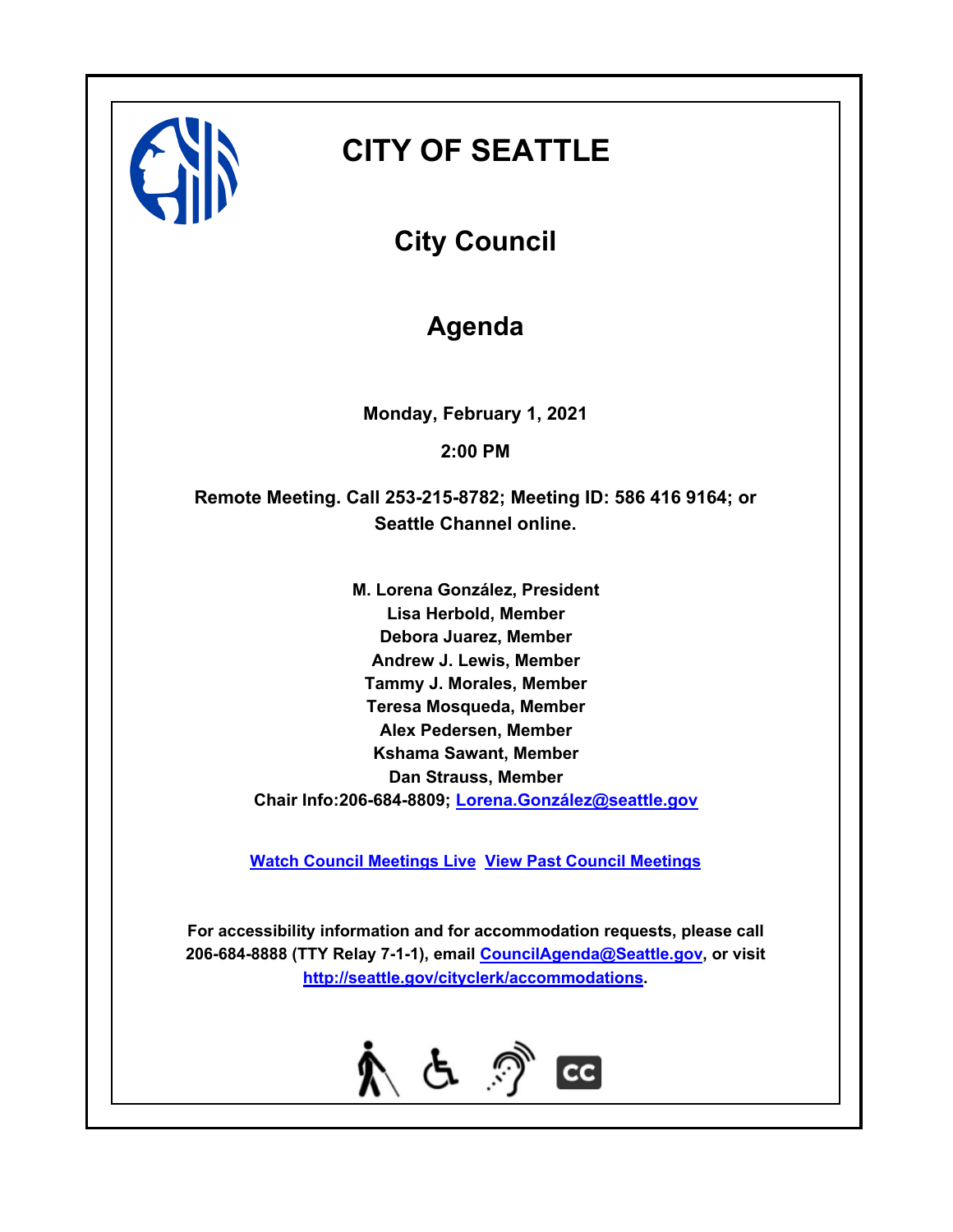# **City Council CITY OF SEATTLE Agenda**

# **February 1, 2021 - 2:00 PM**

# **Meeting Location:**

Remote Meeting. Call 253-215-8782; Meeting ID: 586 416 9164; or Seattle Channel online.

# **Committee Website:**

http://www.seattle.gov/council

*In-person attendance is currently prohibited per Washington State Governor's Proclamation 20-28.15, until the COVID-19 State of Emergency is terminated or Proclamation 20-28 is rescinded by the Governor or State legislature. Meeting participation is limited to access by telephone conference line and online by the Seattle Channel.*

> **Register online to speak during the Public Comment period at the 2:00 p.m. City Council meeting at http://www.seattle.gov/council/committees/public-comment.**

**Online registration to speak at the City Council meeting will begin two hours before the 2:00 p.m. meeting start time, and registration will end at the conclusion of the Public Comment period during the meeting. Speakers must be registered in order to be recognized by the Chair.**

**Submit written comments to all Councilmembers at Council@seattle.gov Sign-up to provide Public Comment at the meeting at http://www.seattle.gov/council/committees/public-comment Watch live streaming video of the meeting at http://www.seattle.gov/council/watch-council-live Listen to the meeting by calling the Council Chamber Listen Line at 253-215-8782 Meeting ID: 586 416 9164 One Tap Mobile No. US: +12532158782,,5864169164#**

# **A. CALL TO ORDER**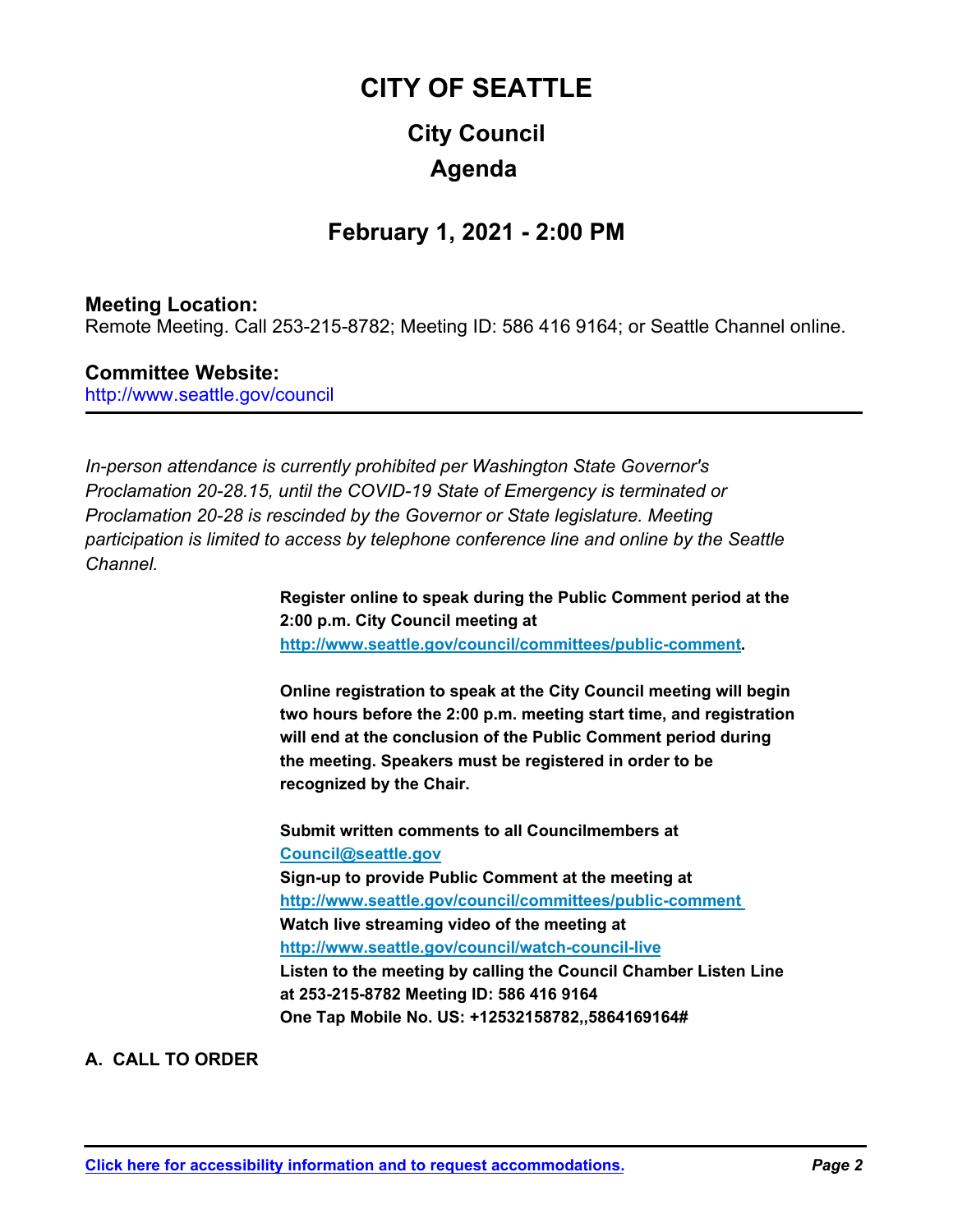## **B. ROLL CALL**

#### **C. PRESENTATIONS**

#### **D. APPROVAL OF THE JOURNAL**

[Min 317](http://seattle.legistar.com/gateway.aspx?m=l&id=/matter.aspx?key=11347) January 25, 2021

*Attachments:* [Minutes](http://seattle.legistar.com/gateway.aspx?M=F&ID=c1856cac-b849-459c-a783-a4b699940814.pdf)

#### **E. ADOPTION OF INTRODUCTION AND REFERRAL CALENDAR**

*Introduction and referral to Council committees of Council Bills (CB), Resolutions (Res), Appointments (Appt), and Clerk Files (CF) for committee recommendation.*

**[IRC 288](http://seattle.legistar.com/gateway.aspx?m=l&id=/matter.aspx?key=11348)** February 1, 2021

**Attachments:** [Introduction and Referral Calendar](http://seattle.legistar.com/gateway.aspx?M=F&ID=b736a853-3f93-467c-a4d4-8a516470210d.pdf)

#### **F. APPROVAL OF THE AGENDA**

#### **G. PUBLIC COMMENT**

*Members of the public may sign up to address the Council for up to 2 minutes on matters on this agenda; total time allotted to public comment at this meeting is 20 minutes.*

Register online to speak during the Public Comment period at the 2:00 p.m. City Council meeting at http://www.seattle.gov/council/committees/public-comment.

Online registration to speak at the City Council meeting will begin two hours before the 2:00 p.m. meeting start time, and registration will end at the conclusion of the Public Comment period during the meeting. Speakers must be registered in order to be recognized by the Chair.

#### **H. PAYMENT OF BILLS**

*These are the only Bills which the City Charter allows to be introduced and passed at the same meeting.*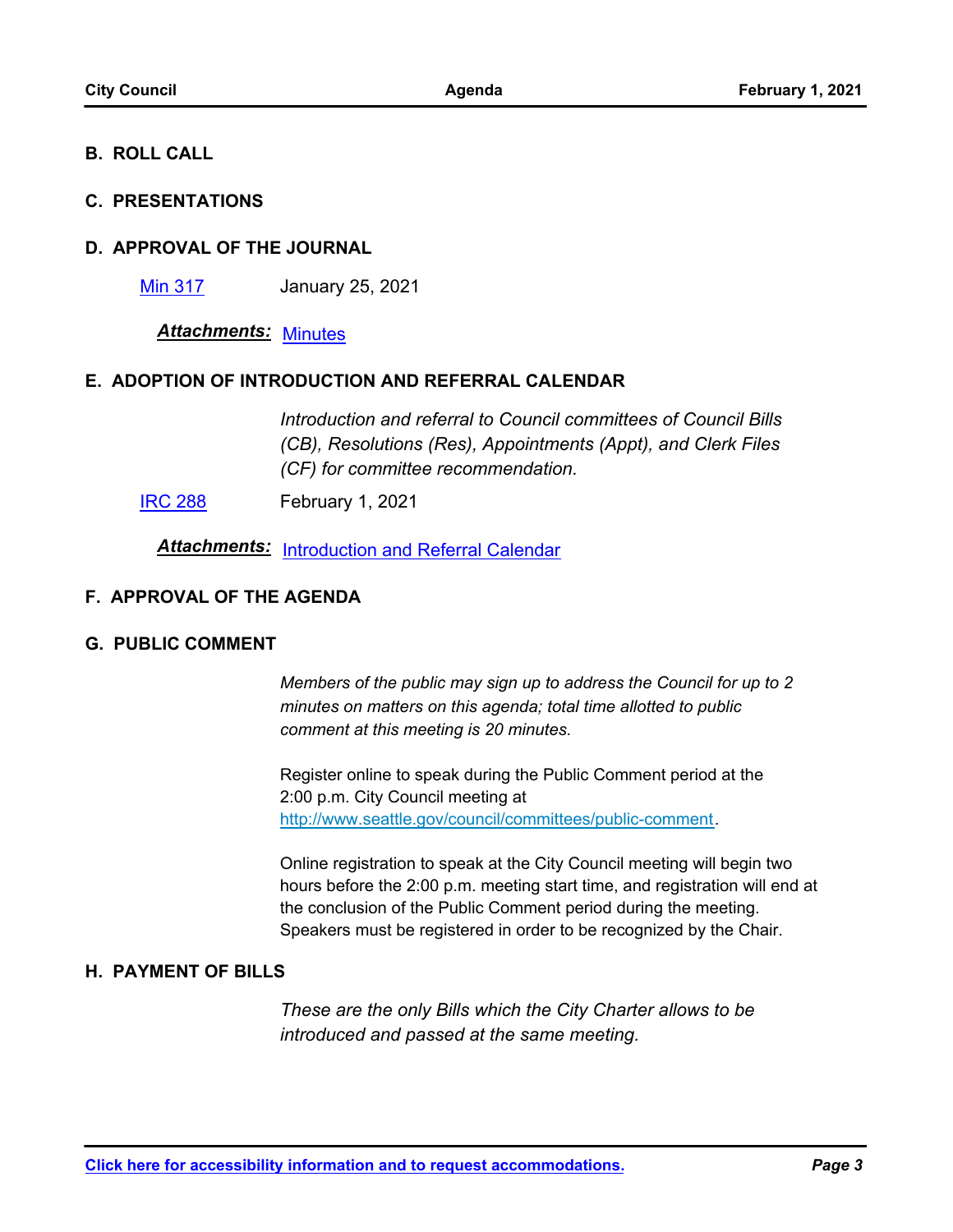AN ORDINANCE appropriating money to pay certain audited claims for the week of January 18, 2021 through January 22, 2021 and ordering the payment thereof. [CB 119994](http://seattle.legistar.com/gateway.aspx?m=l&id=/matter.aspx?key=11334)

#### **I. COMMITTEE REPORTS**

*Discussion and vote on Council Bills (CB), Resolutions (Res), Appointments (Appt), and Clerk Files (CF).*

#### **PUBLIC SAFETY AND HUMAN SERVICES COMMITTEE:**

Appointment of Curry Mayer, Director of the Office of Emergency Management. **1.** [Appt 01757](http://seattle.legistar.com/gateway.aspx?m=l&id=/matter.aspx?key=11266)

> **The Committee recommends that City Council confirm the Appointment (Appt). In Favor: 5 - Herbold, González , Lewis, Morales, Sawant Opposed: None**

*Attachments:* [Appointment Packet](http://seattle.legistar.com/gateway.aspx?M=F&ID=33a820f2-0e7a-48ab-90bd-141642bd1a3e.pdf) [Confirmation Questions and Responses](http://seattle.legistar.com/gateway.aspx?M=F&ID=e3c9e48c-5872-4217-9411-a4a51cfe49c8.pdf)

#### **COMMUNITY ECONOMIC DEVELOPMENT COMMITTEE:**

AN ORDINANCE relating to the Seattle Commission for People with Disabilities; changing the name to the Seattle Disability Commission; and requesting that the Code Reviser revise the Seattle Municipal Code accordingly. **2.** [CB 119982](http://seattle.legistar.com/gateway.aspx?m=l&id=/matter.aspx?key=10592)

> **The Committee recommends that City Council pass the Council Bill (CB). In Favor: 4 - Morales, Juarez, Pedersen, Sawant Opposed: None Absent(NV): 1 - Lewis**

# *Supporting*

**Documents:** [Summary and Fiscal Note](http://seattle.legistar.com/gateway.aspx?M=F&ID=a4348aee-e68d-4e62-9cf2-6a22bede4b03.docx)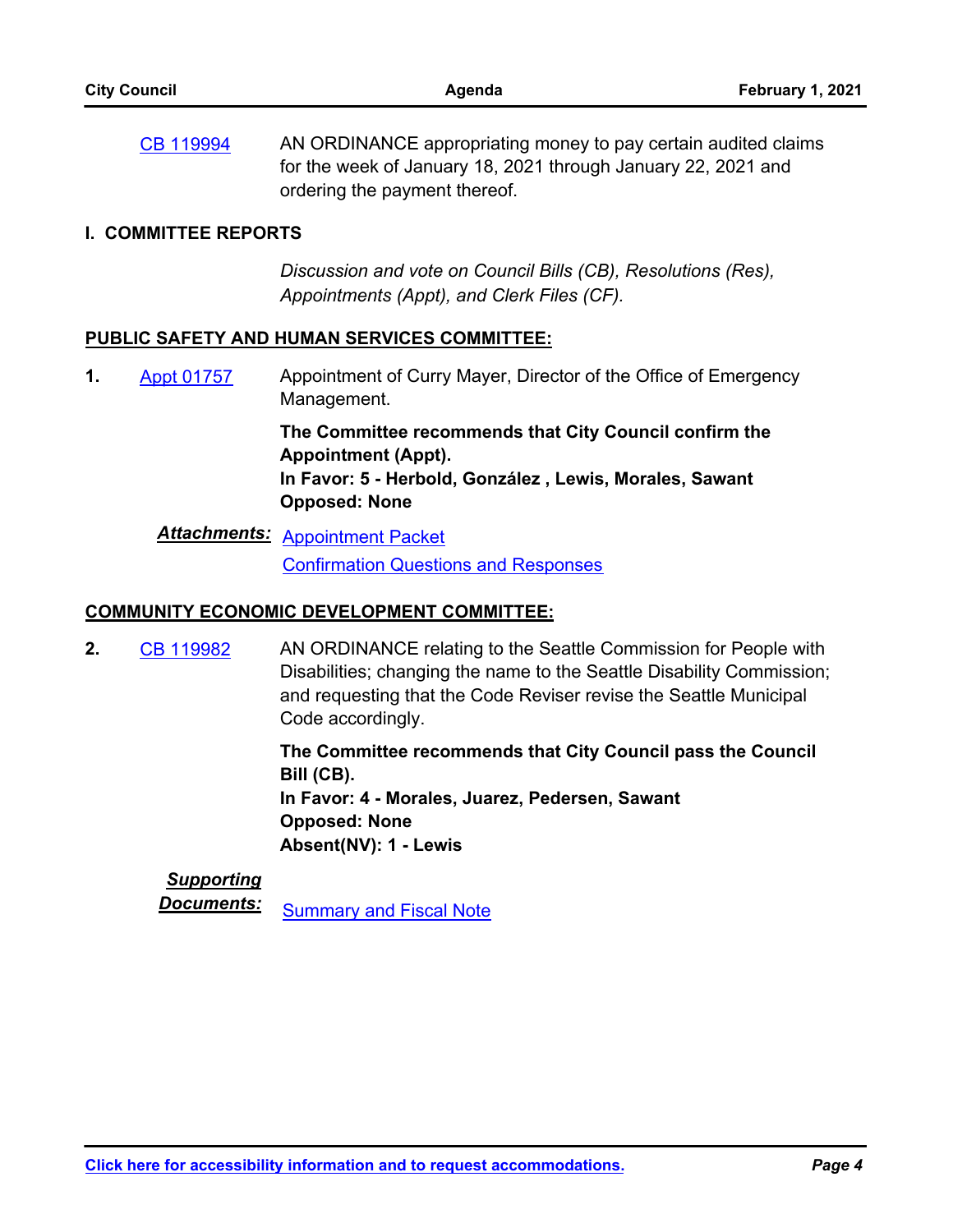| <b>City Council</b> |                   | Agenda                                                                                                                                                                                   | February 1, 2021 |
|---------------------|-------------------|------------------------------------------------------------------------------------------------------------------------------------------------------------------------------------------|------------------|
| 3.                  | <b>Appt 01618</b> | Appointment of Rebecca Bryant as member, Seattle Women's<br>Commission, for a term to July 1, 2022.                                                                                      |                  |
|                     |                   | The Committee recommends that City Council confirm the<br><b>Appointment (Appt).</b><br>In Favor: 5 - Morales, Lewis, Juarez, Pedersen, Sawant<br><b>Opposed: None</b>                   |                  |
|                     |                   | <b>Attachments: Appointment Packet</b>                                                                                                                                                   |                  |
| 4.                  | <b>Appt 01627</b> | Appointment of Abriel Johnny as member, Seattle Women's<br>Commission, for a term to July 1, 2022.                                                                                       |                  |
|                     |                   | The Committee recommends that City Council confirm the<br><b>Appointment (Appt).</b><br>In Favor: 5 - Morales, Lewis, Juarez, Pedersen, Sawant<br><b>Opposed: None</b>                   |                  |
|                     |                   | <b>Attachments: Appointment Packet</b>                                                                                                                                                   |                  |
| 5.                  | <b>Appt 01767</b> | Appointment of Steven Pray as member, Seattle LGBTQ<br>Commission, for a term to October 31, 2021.                                                                                       |                  |
|                     |                   | The Committee recommends that City Council confirm the<br><b>Appointment (Appt).</b><br>In Favor: 4 - Morales, Lewis, Juarez, Sawant<br><b>Opposed: None</b><br>Absent(NV): 1 - Pedersen |                  |
|                     |                   | <b>Attachments: Appointment Packet</b>                                                                                                                                                   |                  |
| 6.                  | <b>Appt 01768</b> | Reappointment of Manuel Venegas as member, Seattle LGBTQ<br>Commission, for a term to October 31, 2021.                                                                                  |                  |
|                     |                   | The Committee recommends that City Council confirm the<br><b>Appointment (Appt).</b><br>In Favor: 4 - Morales, Lewis, Juarez, Sawant<br><b>Opposed: None</b>                             |                  |

**Absent(NV): 1 - Pedersen**

*Attachments:* [Appointment Packet](http://seattle.legistar.com/gateway.aspx?M=F&ID=a25e5eb7-4f01-487a-832d-ca3f2a223412.pdf)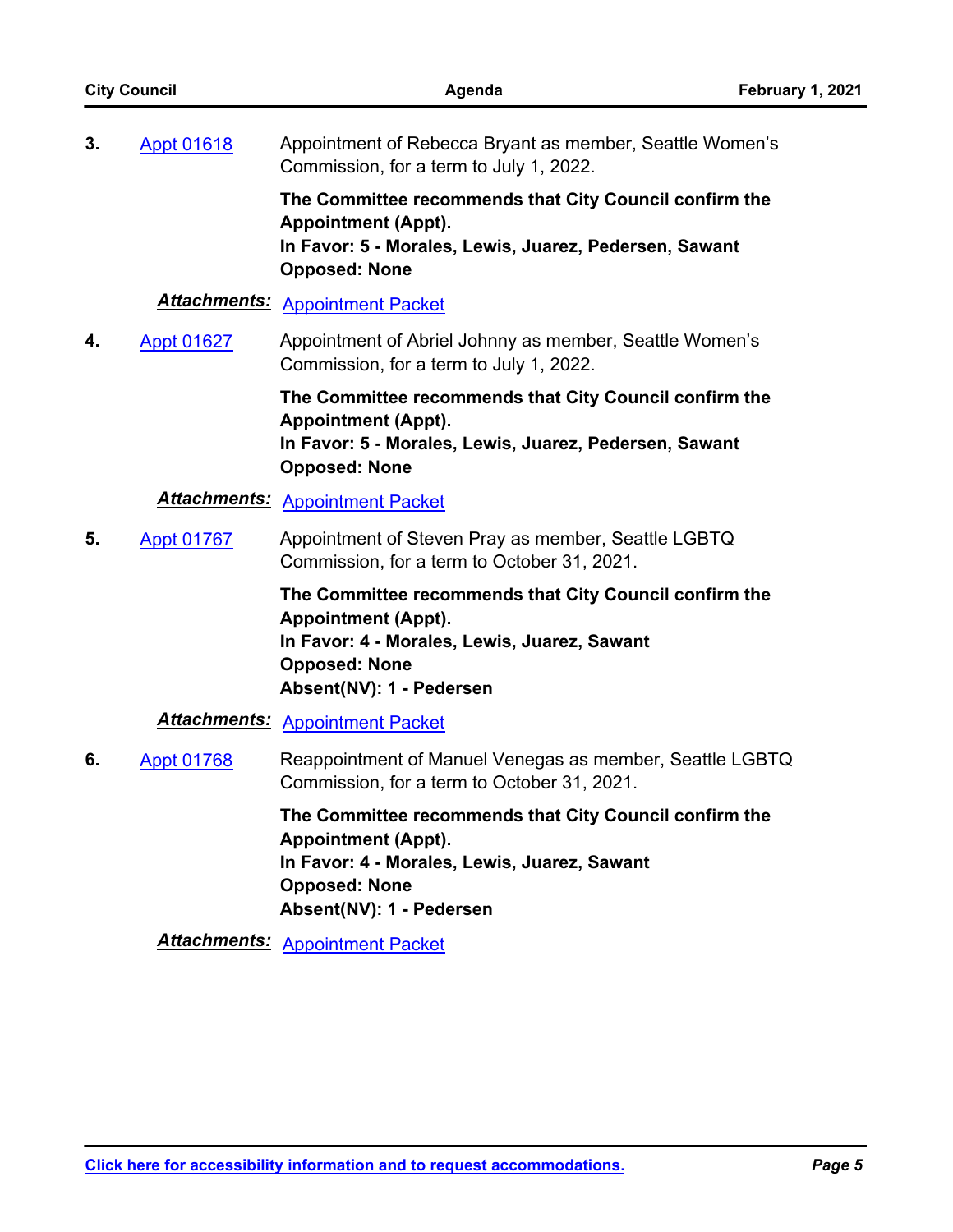| <b>City Council</b> |                   | Agenda                                                                                                                                                                                   | February 1, 2021 |
|---------------------|-------------------|------------------------------------------------------------------------------------------------------------------------------------------------------------------------------------------|------------------|
| 7.                  | <b>Appt 01769</b> | Reappointment of Christopher M. Brown as member, Seattle LGBTQ<br>Commission, for a term to October 31, 2021.                                                                            |                  |
|                     |                   | The Committee recommends that City Council confirm the<br><b>Appointment (Appt).</b><br>In Favor: 4 - Morales, Lewis, Juarez, Sawant<br><b>Opposed: None</b><br>Absent(NV): 1 - Pedersen |                  |
|                     |                   | <b>Attachments: Appointment Packet</b>                                                                                                                                                   |                  |
| 8.                  | <b>Appt 01770</b> | Reappointment of Latosha Correll as member, Seattle LGBTQ<br>Commission, for a term to April 30, 2021.                                                                                   |                  |
|                     |                   | The Committee recommends that City Council confirm the<br><b>Appointment (Appt).</b><br>In Favor: 4 - Morales, Lewis, Juarez, Sawant<br><b>Opposed: None</b><br>Absent(NV): 1 - Pedersen |                  |
|                     |                   | <b>Attachments: Appointment Packet</b>                                                                                                                                                   |                  |
| 9.                  | <b>Appt 01771</b> | Appointment of Ryan Bush as member, Seattle LGBTQ Commission,<br>for a term to October 31, 2022.                                                                                         |                  |
|                     |                   | The Committee recommends that City Council confirm the<br><b>Appointment (Appt).</b><br>In Favor: 4 - Morales, Lewis, Juarez, Sawant<br><b>Opposed: None</b><br>Absent(NV): 1 - Pedersen |                  |
|                     |                   | <b>Attachments: Appointment Packet</b>                                                                                                                                                   |                  |
| 10.                 | <b>Appt 01772</b> | Appointment of Nathaniel Higby as member, Seattle LGBTQ<br>Commission, for a term to April 30, 2022.                                                                                     |                  |
|                     |                   | The Committee recommends that City Council confirm the<br><b>Appointment (Appt).</b><br>In Favor: 4 - Morales, Juarez, Pedersen, Sawant<br><b>Opposed: None</b>                          |                  |
|                     |                   | <b>Attachments: Appointment Packet</b>                                                                                                                                                   |                  |
|                     |                   |                                                                                                                                                                                          |                  |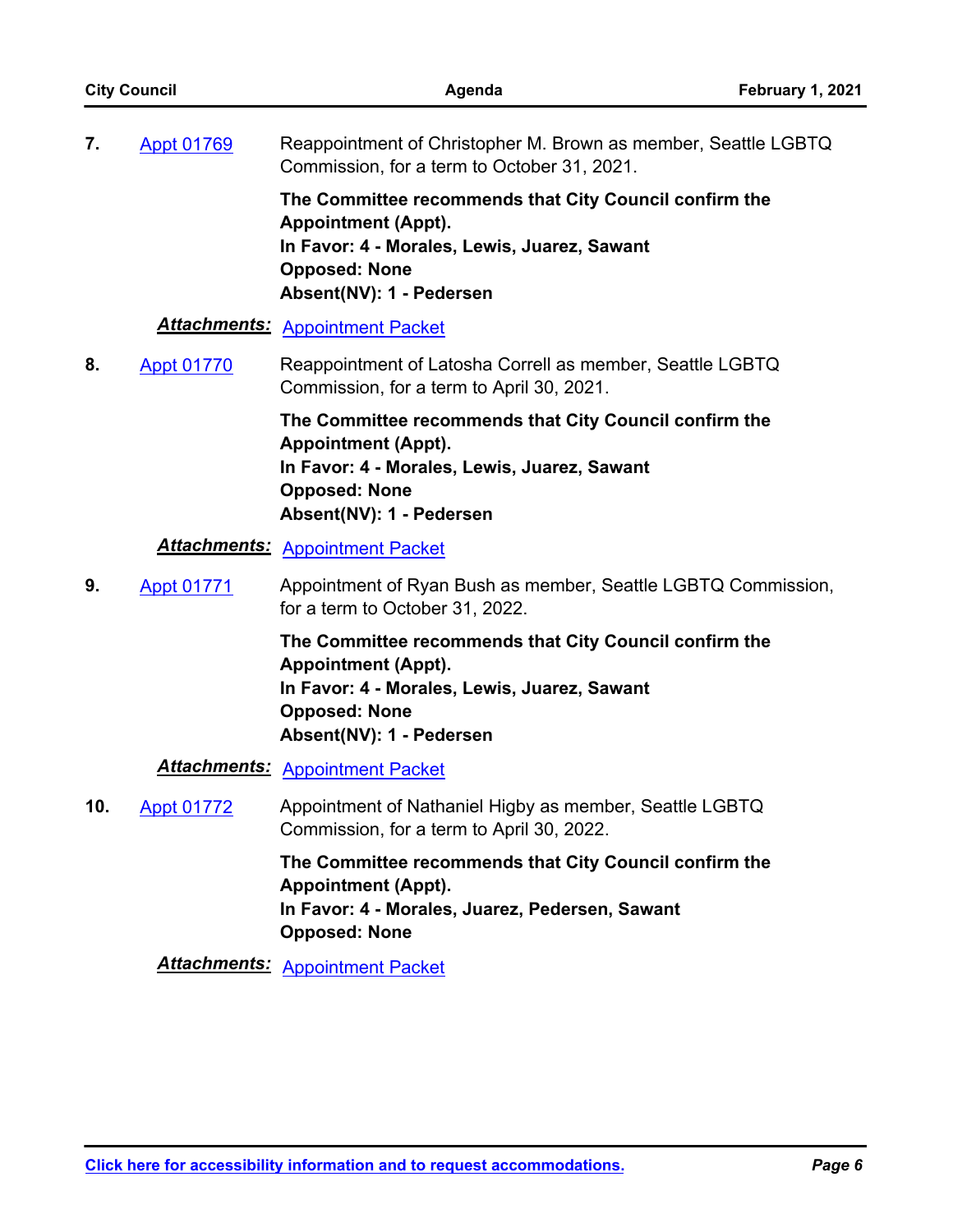|     | <b>City Council</b> | Agenda                                                                                                                                                                                   | February 1, 2021 |
|-----|---------------------|------------------------------------------------------------------------------------------------------------------------------------------------------------------------------------------|------------------|
| 11. | <b>Appt 01773</b>   | Reappointment of Jessi Murray as member, Seattle LGBTQ<br>Commission, for a term to April 30, 2022.                                                                                      |                  |
|     |                     | The Committee recommends that City Council confirm the<br><b>Appointment (Appt).</b><br>In Favor: 4 - Morales, Lewis, Juarez, Sawant<br><b>Opposed: None</b><br>Absent(NV): 1 - Pedersen |                  |
|     |                     | <b>Attachments: Appointment Packet</b>                                                                                                                                                   |                  |
| 12. | <b>Appt 01774</b>   | Appointment of Brett Pepowski as member, Seattle LGBTQ<br>Commission, for a term to April 30, 2022.                                                                                      |                  |
|     |                     | The Committee recommends that City Council confirm the<br><b>Appointment (Appt).</b><br>In Favor: 4 - Morales, Lewis, Juarez, Sawant<br><b>Opposed: None</b><br>Absent(NV): 1 - Pedersen |                  |
|     |                     | <b>Attachments: Appointment Packet</b>                                                                                                                                                   |                  |
| 13. | <b>Appt 01775</b>   | Appointment of Hannah Wilson as member, Seattle Commission for<br>People with Disabilities, for a term to April 30, 2021.                                                                |                  |
|     |                     | The Committee recommends that City Council confirm the<br><b>Appointment (Appt).</b><br>In Favor: 5 - Morales, Lewis, Juarez, Pedersen, Sawant<br><b>Opposed: None</b>                   |                  |
|     |                     | <b>Attachments: Appointment Packet</b>                                                                                                                                                   |                  |
| 14. | <b>Appt 01776</b>   | Reappointment of Anquida Adams as member, Seattle Commission<br>for People with Disabilities, for a term to April 30, 2022.                                                              |                  |
|     |                     | The Committee recommends that City Council confirm the<br><b>Appointment (Appt).</b><br>In Favor: 5 - Morales, Lewis, Juarez, Pedersen, Sawant<br><b>Opposed: None</b>                   |                  |
|     |                     | <b>Attachments: Appointment Packet</b>                                                                                                                                                   |                  |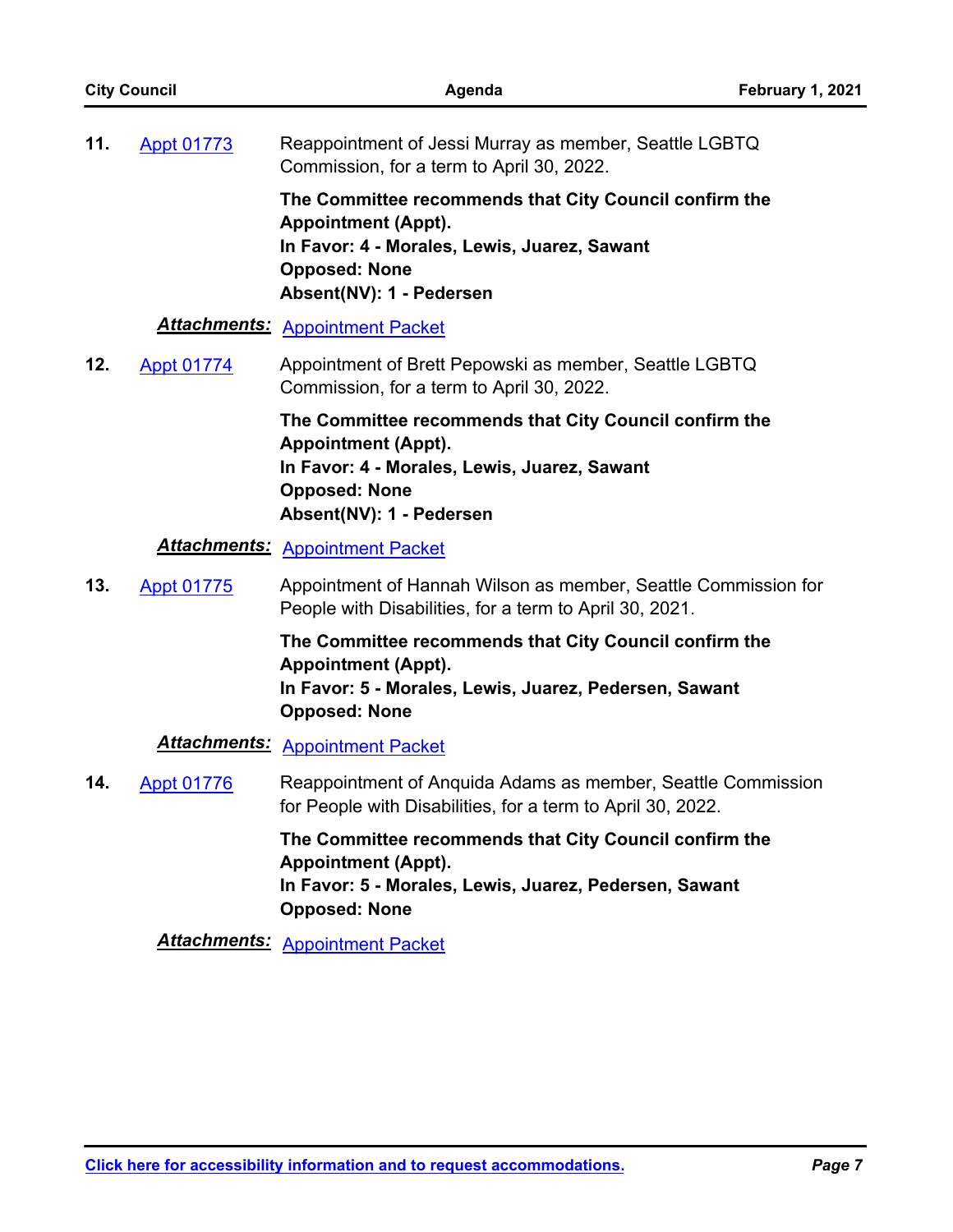| <b>City Council</b> |                                       | Agenda                                                                                                                                                                    | February 1, 2021 |
|---------------------|---------------------------------------|---------------------------------------------------------------------------------------------------------------------------------------------------------------------------|------------------|
| 15.                 | <b>Appt 01777</b>                     | Reappointment of Daniel Kogita as member, Seattle Commission for<br>People with Disabilities, for a term to April 30, 2022.                                               |                  |
|                     |                                       | The Committee recommends that City Council confirm the<br><b>Appointment (Appt).</b><br>In Favor: 5 - Morales, Lewis, Juarez, Pedersen, Sawant<br><b>Opposed: None</b>    |                  |
|                     | <b>Attachments:</b>                   | <b>Appointment Packet</b>                                                                                                                                                 |                  |
| 16.                 | <b>Appt 01778</b>                     | Reappointment of Kaitlin Skilton as member, Seattle Commission for<br>People with Disabilities, for a term to October 31, 2022.                                           |                  |
|                     |                                       | The Committee recommends that City Council confirm the<br><b>Appointment (Appt).</b><br>In Favor: 5 - Morales, Lewis, Juarez, Pedersen, Sawant<br><b>Opposed: None</b>    |                  |
|                     |                                       | <b>Attachments: Appointment Packet</b>                                                                                                                                    |                  |
|                     | <b>FINANCE AND HOUSING COMMITTEE:</b> |                                                                                                                                                                           |                  |
| 17.                 | <b>Appt 01732</b>                     | Reappointment of Paula L. Houston as member, Seattle Housing<br>Authority Board, for a term to March 20, 2024.                                                            |                  |
|                     |                                       | The Committee recommends that City Council confirm the<br><b>Appointment (Appt).</b><br>In Favor: 5 - Mosqueda, Herbold, González, Lewis, Strauss<br><b>Opposed: None</b> |                  |
|                     |                                       | <b>Attachments: Appointment Packet</b>                                                                                                                                    |                  |
| 18.                 | <b>Appt 01733</b>                     | Reappointment of Paul Breckenridge as member, Community Roots<br>Housing Public Development Authority Governing Council, for a term<br>to March 31, 2023.                 |                  |

**The Committee recommends that City Council confirm the Appointment (Appt). In Favor: 5 - Mosqueda, Herbold, González , Lewis, Strauss Opposed: None**

*Attachments:* [Appointment Packet](http://seattle.legistar.com/gateway.aspx?M=F&ID=3a4dd57e-6f0a-4899-bc0c-00de112ed756.pdf)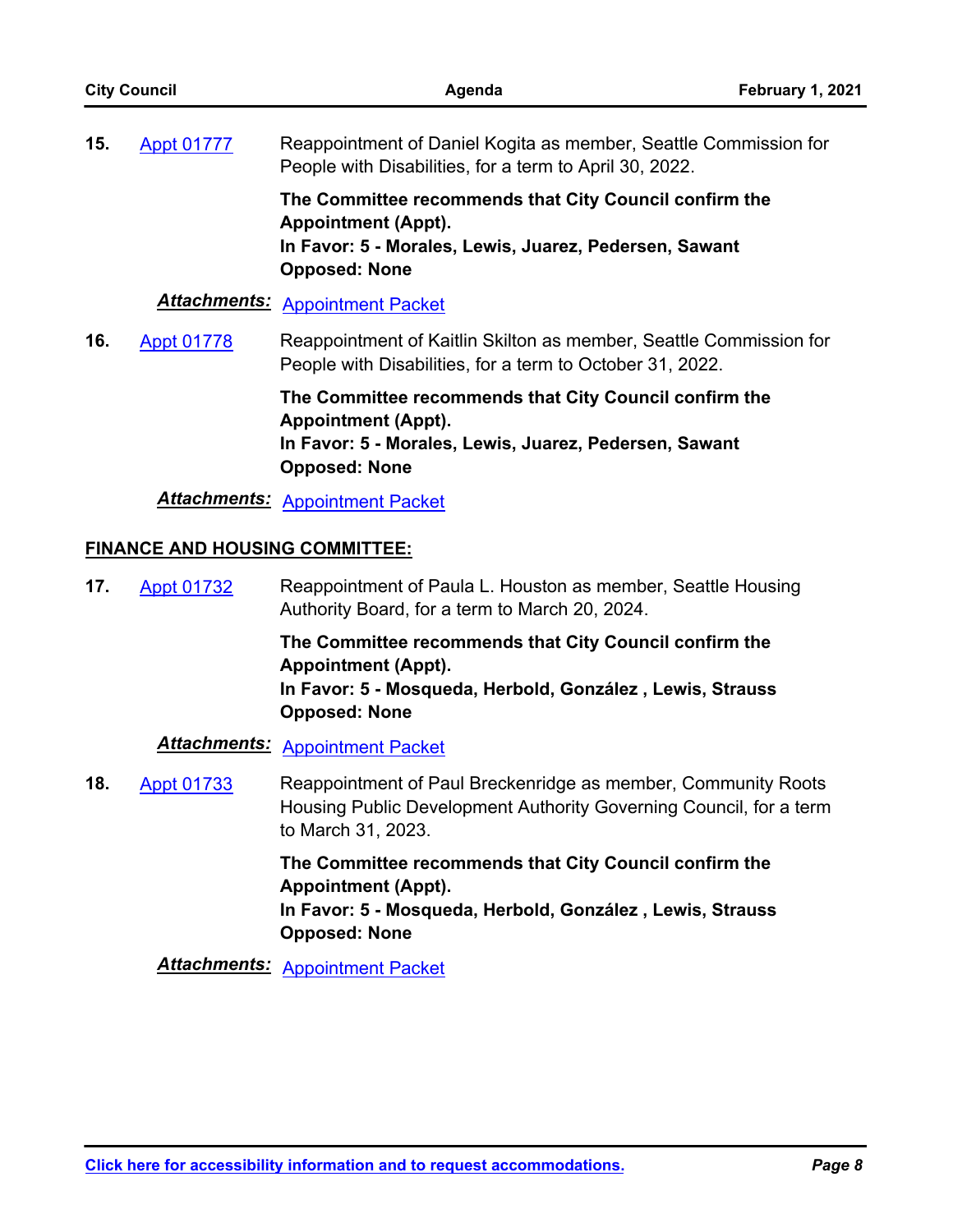| <b>City Council</b> |                     | Agenda                                                                                                                                                                    | February 1, 2021 |
|---------------------|---------------------|---------------------------------------------------------------------------------------------------------------------------------------------------------------------------|------------------|
| 19.                 | <b>Appt 01734</b>   | Reappointment of Jillian Cronauer as member, Community Roots<br>Housing Public Development Authority Governing Council, for a term<br>to March 31, 2023.                  |                  |
|                     |                     | The Committee recommends that City Council confirm the<br><b>Appointment (Appt).</b><br>In Favor: 5 - Mosqueda, Herbold, González, Lewis, Strauss<br><b>Opposed: None</b> |                  |
|                     | <b>Attachments:</b> | <b>Appointment Packet</b>                                                                                                                                                 |                  |
| 20.                 | <b>Appt 01735</b>   | Appointment of Sara Cubillos as member, Community Roots Housing<br>Public Development Authority Governing Council, for a term to<br>March 31, 2023.                       |                  |
|                     |                     | The Committee recommends that City Council confirm the<br><b>Appointment (Appt).</b><br>In Favor: 5 - Mosqueda, Herbold, González, Lewis, Strauss<br><b>Opposed: None</b> |                  |
|                     |                     | <b>Attachments: Appointment Packet</b>                                                                                                                                    |                  |
| 21.                 | <b>Appt 01736</b>   | Reappointment of Bob Fikso as member, Community Roots Housing<br>Public Development Authority Governing Council, for a term to<br>March 31, 2023.                         |                  |
|                     |                     | The Committee recommends that City Council confirm the<br><b>Appointment (Appt).</b><br>In Favor: 5 - Mosqueda, Herbold, González, Lewis, Strauss<br><b>Opposed: None</b> |                  |
|                     |                     | <b>Attachments: Appointment Packet</b>                                                                                                                                    |                  |
| 22.                 | <b>Appt 01737</b>   | Appointment of Michelle Morlan as member, Community Roots<br>Housing Public Development Authority Governing Council, for a term<br>to March 31, 2023.                     |                  |
|                     |                     | The Committee recommends that City Council confirm the<br><b>Appointment (Appt).</b><br>In Favor: 5 - Mosqueda, Herbold, González, Lewis, Strauss<br><b>Opposed: None</b> |                  |
|                     |                     | <b>Attachments: Appointment Packet</b>                                                                                                                                    |                  |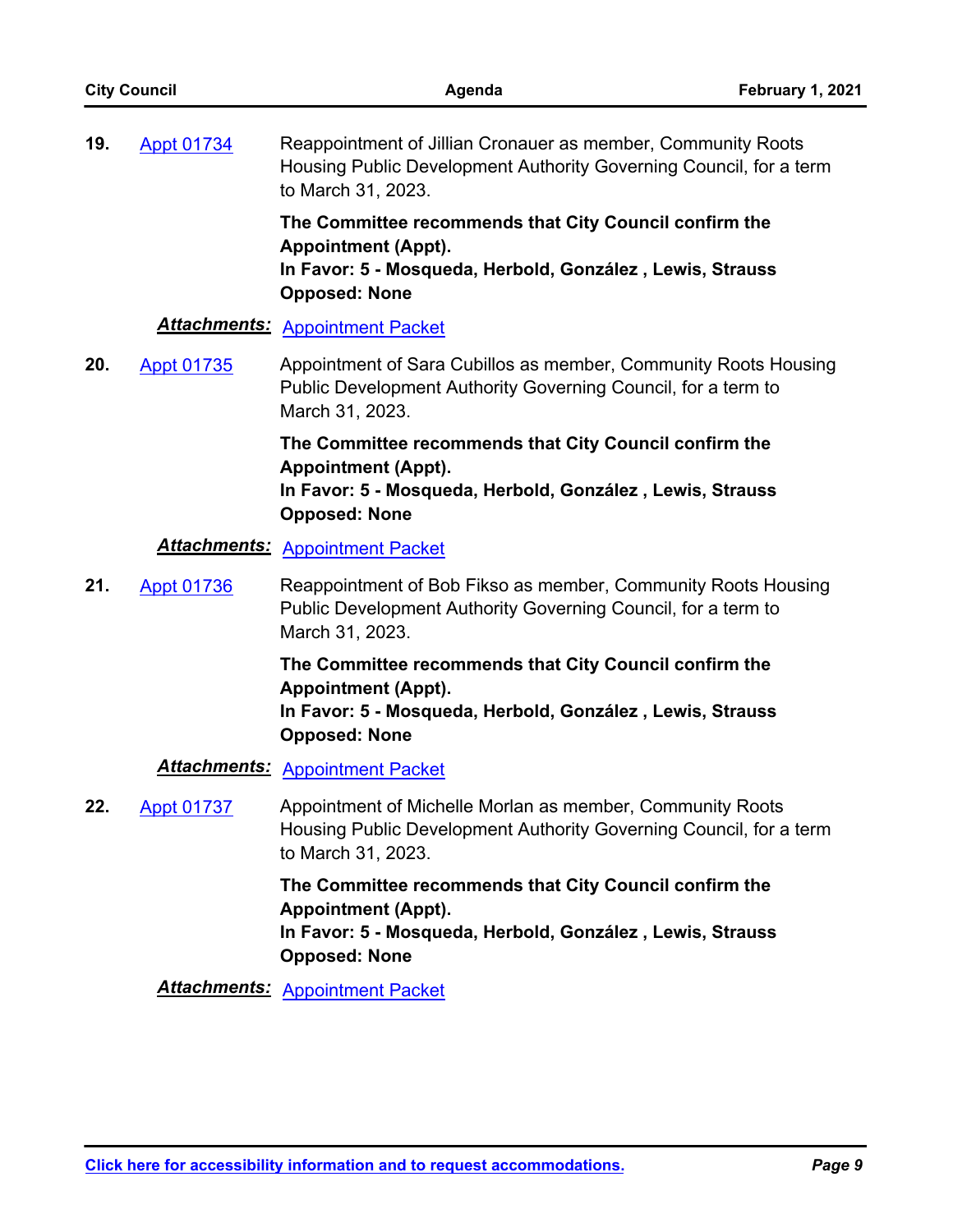| <b>City Council</b> |                   | Agenda                                                                                                                                                                    | February 1, 2021 |
|---------------------|-------------------|---------------------------------------------------------------------------------------------------------------------------------------------------------------------------|------------------|
| 23.                 | <b>Appt 01738</b> | Appointment of M. Michelle Purnell-Hepburn as member, Community<br>Roots Housing Public Development Authority Governing Council, for<br>a term to March 31, 2023.         |                  |
|                     |                   | The Committee recommends that City Council confirm the<br><b>Appointment (Appt).</b><br>In Favor: 5 - Mosqueda, Herbold, González, Lewis, Strauss<br><b>Opposed: None</b> |                  |
|                     |                   | <b>Attachments: Appointment Packet</b>                                                                                                                                    |                  |
| 24.                 | <b>Appt 01739</b> | Reappointment of George M. Staggers as member, Community<br>Roots Housing Public Development Authority Governing Council, for<br>a term to March 31, 2023.                |                  |
|                     |                   | The Committee recommends that City Council confirm the<br><b>Appointment (Appt).</b><br>In Favor: 5 - Mosqueda, Herbold, González, Lewis, Strauss<br><b>Opposed: None</b> |                  |
|                     |                   | <b>Attachments: Appointment Packet</b>                                                                                                                                    |                  |
| 25.                 | <b>Appt 01740</b> | Reappointment of Derrick L. Belgarde as member, Community Roots<br>Housing Public Development Authority Governing Council, for a term<br>to March 31, 2022.               |                  |
|                     |                   | The Committee recommends that City Council confirm the<br><b>Appointment (Appt).</b><br>In Favor: 5 - Mosqueda, Herbold, González, Lewis, Strauss<br><b>Opposed: None</b> |                  |
|                     |                   | <b>Attachments: Appointment Packet</b>                                                                                                                                    |                  |
| 26.                 | <b>Appt 01752</b> | Reappointment of Rachel Ben-Shmuel as member, Community<br>Roots Housing Public Development Authority Governing Council, for<br>a term to March 31, 2022.                 |                  |
|                     |                   | The Committee recommends that City Council confirm the<br><b>Appointment (Appt).</b><br>In Favor: 5 - Mosqueda, Herbold, González, Lewis, Strauss<br><b>Opposed: None</b> |                  |
|                     |                   | <b>Attachments: Appointment Packet</b>                                                                                                                                    |                  |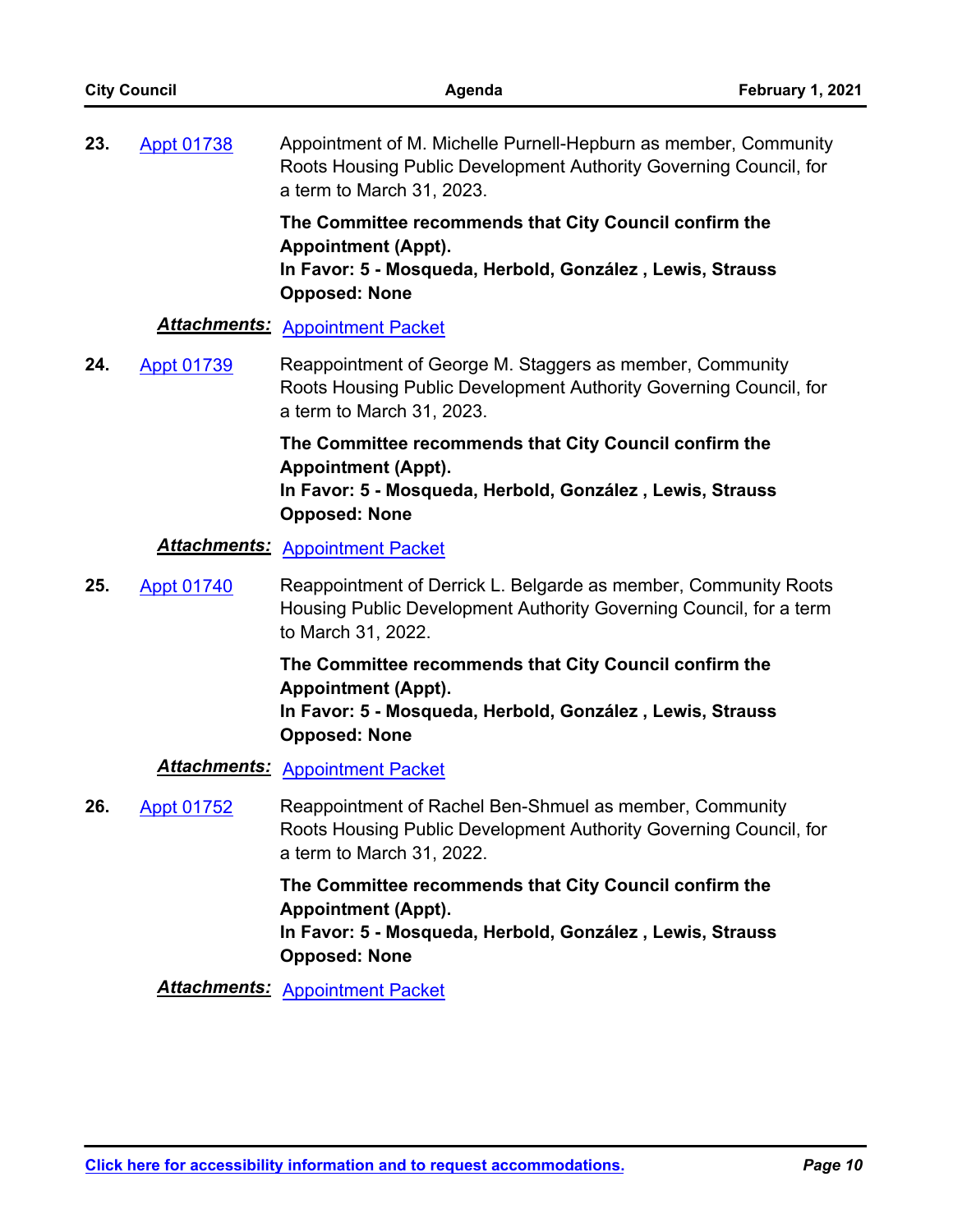| <b>City Council</b> |                   | Agenda                                                                                                                                                                    | February 1, 2021 |
|---------------------|-------------------|---------------------------------------------------------------------------------------------------------------------------------------------------------------------------|------------------|
| 27.                 | <b>Appt 01760</b> | Appointment of Jeanie Chunn as member, Labor Standards<br>Advisory Commission, for a term to April 30, 2022.                                                              |                  |
|                     |                   | The Committee recommends that City Council confirm the<br><b>Appointment (Appt).</b><br>In Favor: 5 - Mosqueda, Herbold, González, Lewis, Strauss<br><b>Opposed: None</b> |                  |
|                     |                   | <b>Attachments: Appointment Packet</b>                                                                                                                                    |                  |
| 28.                 | <b>Appt 01761</b> | Appointment of Ilona Lohrey as member, Labor Standards Advisory<br>Commission, for a term to April 30, 2022.                                                              |                  |
|                     |                   | The Committee recommends that City Council confirm the<br><b>Appointment (Appt).</b><br>In Favor: 5 - Mosqueda, Herbold, González, Lewis, Strauss<br><b>Opposed: None</b> |                  |
|                     |                   | <b>Attachments: Appointment Packet</b>                                                                                                                                    |                  |
| 29.                 | <b>Appt 01762</b> | Reappointment of Artie M. Nosrati as member, Labor Standards<br>Advisory Commission, for a term to April 30, 2022.                                                        |                  |
|                     |                   | The Committee recommends that City Council confirm the<br><b>Appointment (Appt).</b><br>In Favor: 5 - Mosqueda, Herbold, González, Lewis, Strauss<br><b>Opposed: None</b> |                  |
|                     |                   | <b>Attachments: Appointment Packet</b>                                                                                                                                    |                  |
| 30.                 | <b>Appt 01763</b> | Reappointment of Samantha Grad as member, Labor Standards<br>Advisory Commission, for a term to April 30, 2022.                                                           |                  |
|                     |                   | The Committee recommends that City Council confirm the<br><b>Appointment (Appt).</b><br>In Favor: 5 - Mosqueda, Herbold, González, Lewis, Strauss<br><b>Opposed: None</b> |                  |
|                     |                   | <b>Attachments: Appointment Packet</b>                                                                                                                                    |                  |

# **LAND USE AND NEIGHBORHOODS COMMITTEE:**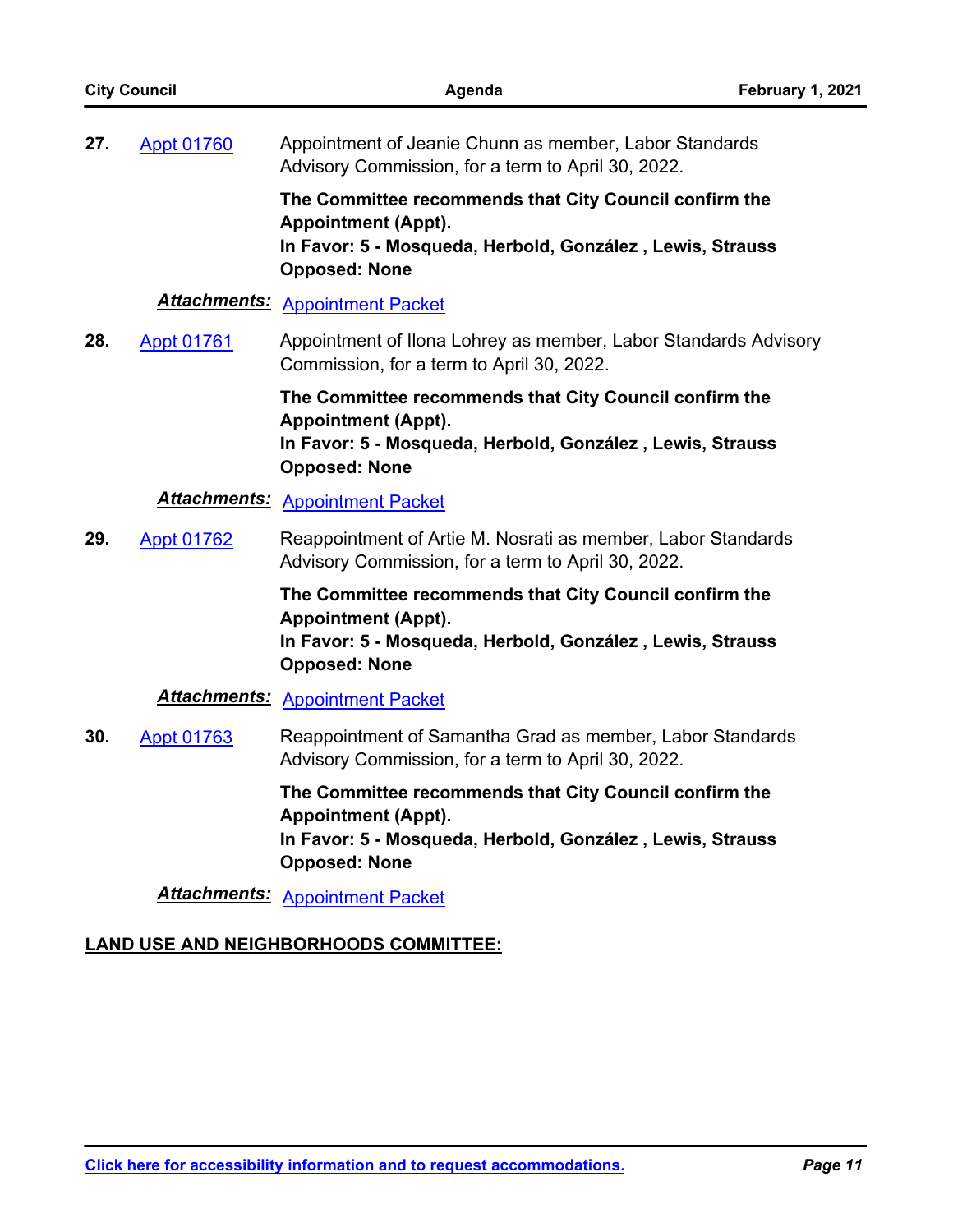AN ORDINANCE relating to Seattle's construction codes; adopting the Seattle Boiler Code, Building Code, Electrical Code, Existing Building Code, Fuel Gas Code, Mechanical Code, Plumbing Code, and Residential Code by reference, amending certain chapters of those codes, and adopting new chapters for those codes; correcting references to those codes in the Seattle Municipal Code; making technical corrections; adding a new Chapter 22.101 to the Seattle Municipal Code; amending the title of Subtitle I of Title 22, Sections 5.73.020, 6.410.070, 6.420.030, 22.170.010, 22.170.050, 22.206.090, 22.206.130, 22.206.160, 22.208.020, 22.502.016, 22.801.030, 25.09.100, 25.09.110, 25.09.120, 25.09.220, and 25.09.520 of the Seattle Municipal Code; repealing Chapters 22.100 and 22.110 and Subtitles IA, III, IV, IVA, and IVB of Title 22 of the Seattle Municipal Code; and repealing ordinances or sections of the following ordinances that adopted or amended older editions of construction codes: 117723, 118654, 119478, 121865, 125156, 125157, 125158, 125160, 125161, 125162, 125337, 125408, 125409, 125410, and 125588. **31.** [CB 119992](http://seattle.legistar.com/gateway.aspx?m=l&id=/matter.aspx?key=11277)

> **The Committee recommends that City Council pass the Council Bill (CB).**

**In Favor: 4 - Strauss, Mosqueda, Lewis, Pedersen Opposed: None Absent(NV): 1 - Juarez**

#### *Attachments:* [Att A - 2020 Seattle Boiler and Pressure Vessel Code](http://seattle.legistar.com/gateway.aspx?M=F&ID=de6a77e9-4dea-45f6-a0b8-9fcd793275cc.docx)

- [Att B Amendments to 2018 International Building Code](http://seattle.legistar.com/gateway.aspx?M=F&ID=c9dc9305-a06d-43eb-be4e-489c22192e7d.pdf)
- [Att C Amendments to 2020 National Electrical Code](http://seattle.legistar.com/gateway.aspx?M=F&ID=76a137a9-6e8d-49e2-9f5b-099124dc3460.pdf)
- Att D Amendments to 2018 International Existing Building Code
- [Att E Amendments to 2018 International Fuel Gas Code](http://seattle.legistar.com/gateway.aspx?M=F&ID=dfebd50b-0693-4d88-9462-17ea9baf7438.pdf)

[Att F - Amendments to 2018 International Mechanical](http://seattle.legistar.com/gateway.aspx?M=F&ID=80a25d78-7f5e-40a8-848b-ddb1dcda6c96.pdf)  **Code** 

[Att G - Amendments to 2018 Uniform Plumbing Code](http://seattle.legistar.com/gateway.aspx?M=F&ID=636ac0b9-81e7-4a9d-be29-ab6f8093fbe4.docx)

[Att H - Amendments to 2018 International Residential](http://seattle.legistar.com/gateway.aspx?M=F&ID=a6ba5481-317d-45bd-b695-fd51500b4feb.pdf)  **Code** 

# *Supporting*

**Documents:** [Summary and Fiscal Note](http://seattle.legistar.com/gateway.aspx?M=F&ID=dd6c2082-e6fe-458e-bebe-b460adac606e.docx) [Summary Att A – Code Reviser's Statement on RCW](http://seattle.legistar.com/gateway.aspx?M=F&ID=403b448c-de45-480b-b579-dd2e39d78198.docx)  35.21.180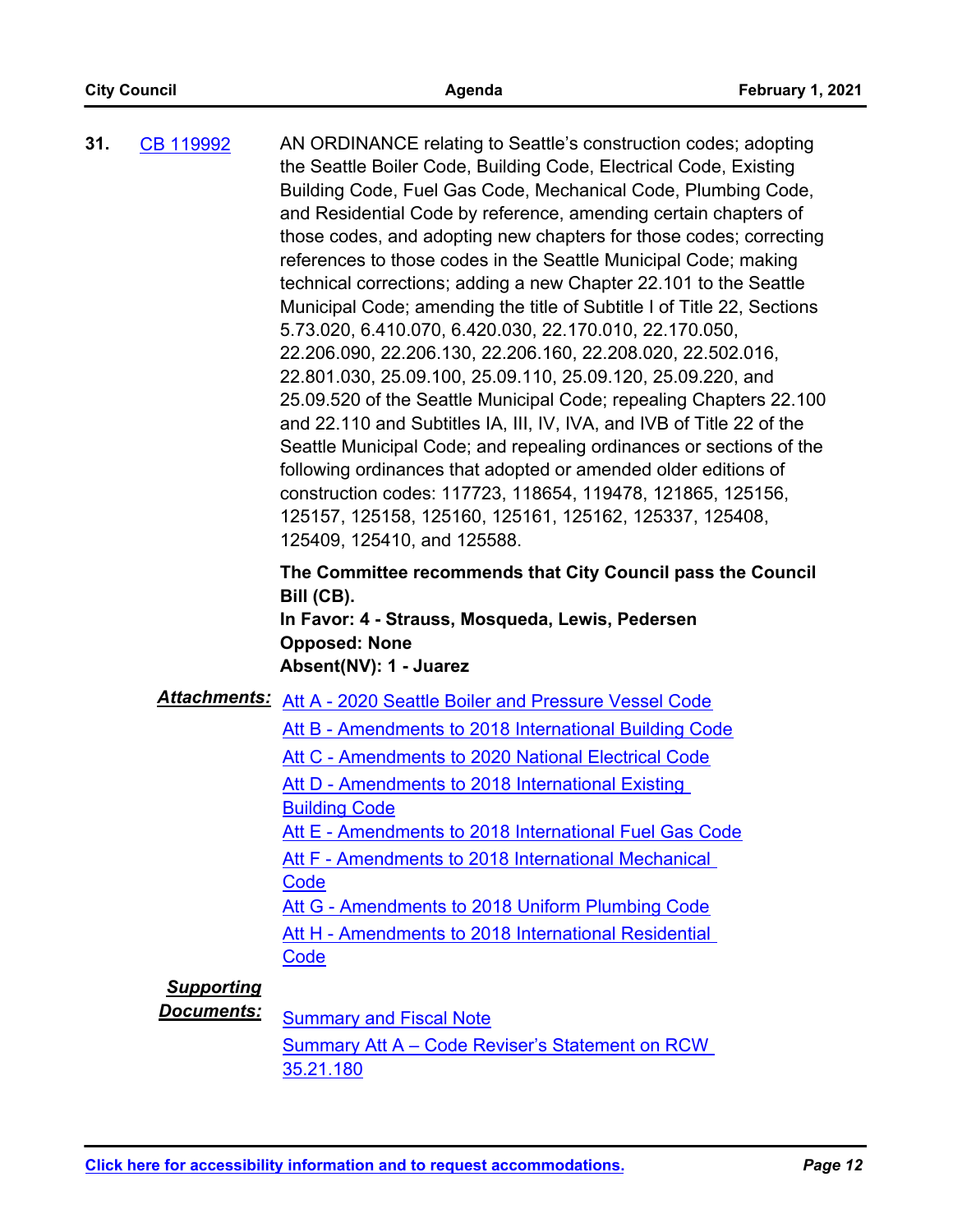|                                 | Agenda                                                                                                                    | February 1, 2021                                                                                                                                                                                                                                                                                                                                                                                                                                                                                                                                                                                                                                                                                                                                                                                                                                                                                                      |
|---------------------------------|---------------------------------------------------------------------------------------------------------------------------|-----------------------------------------------------------------------------------------------------------------------------------------------------------------------------------------------------------------------------------------------------------------------------------------------------------------------------------------------------------------------------------------------------------------------------------------------------------------------------------------------------------------------------------------------------------------------------------------------------------------------------------------------------------------------------------------------------------------------------------------------------------------------------------------------------------------------------------------------------------------------------------------------------------------------|
| CB 119993                       | Section 5 of Ordinance 125410.                                                                                            |                                                                                                                                                                                                                                                                                                                                                                                                                                                                                                                                                                                                                                                                                                                                                                                                                                                                                                                       |
|                                 | the Council Bill (CB).<br>In Favor: 4 - Strauss, Mosqueda, Juarez, Lewis<br><b>Opposed: None</b><br>Abstain: 1 - Pedersen |                                                                                                                                                                                                                                                                                                                                                                                                                                                                                                                                                                                                                                                                                                                                                                                                                                                                                                                       |
|                                 | Code v3                                                                                                                   |                                                                                                                                                                                                                                                                                                                                                                                                                                                                                                                                                                                                                                                                                                                                                                                                                                                                                                                       |
| <b>Supporting</b><br>Documents: | <b>Summary and Fiscal Note</b><br><b>Summary Att A - Code Reviser's Statement</b>                                         |                                                                                                                                                                                                                                                                                                                                                                                                                                                                                                                                                                                                                                                                                                                                                                                                                                                                                                                       |
| CF 314461                       | 314325 and Ordinance 125433.                                                                                              |                                                                                                                                                                                                                                                                                                                                                                                                                                                                                                                                                                                                                                                                                                                                                                                                                                                                                                                       |
|                                 | Application.<br><b>Opposed: None</b>                                                                                      |                                                                                                                                                                                                                                                                                                                                                                                                                                                                                                                                                                                                                                                                                                                                                                                                                                                                                                                       |
|                                 | Recommendation 3036784-LU (10/29/20)<br><b>Central Staff Memo</b>                                                         |                                                                                                                                                                                                                                                                                                                                                                                                                                                                                                                                                                                                                                                                                                                                                                                                                                                                                                                       |
|                                 | <b>City Council</b>                                                                                                       | AN ORDINANCE relating to Seattle's construction codes; adopting<br>the Seattle Energy Code and chapters of the Washington<br>Administrative Code by reference and amending certain chapters of<br>the Code; amending Section 22.101.010 of the Seattle Municipal<br>Code; repealing Title 22, Subtitle VII of the Seattle Municipal Code;<br>and repealing Sections 2 through 10 of Ordinance 125159 and<br>The Committee recommends that City Council pass as amended<br><b>Attachments:</b> Att A - Amendments to 2018 Washington State Energy<br>Application of Martin Liebowitz and 34th and Spring, LLC for an<br>extension of the contract rezone of the property at 1106 34th<br>Avenue. Original contract rezone application approved through CF<br>The Committee recommends that City Council grant the<br>In Favor: 5 - Strauss, Mosqueda, Juarez, Lewis, Pedersen<br><b>Attachments: Extension Request</b> |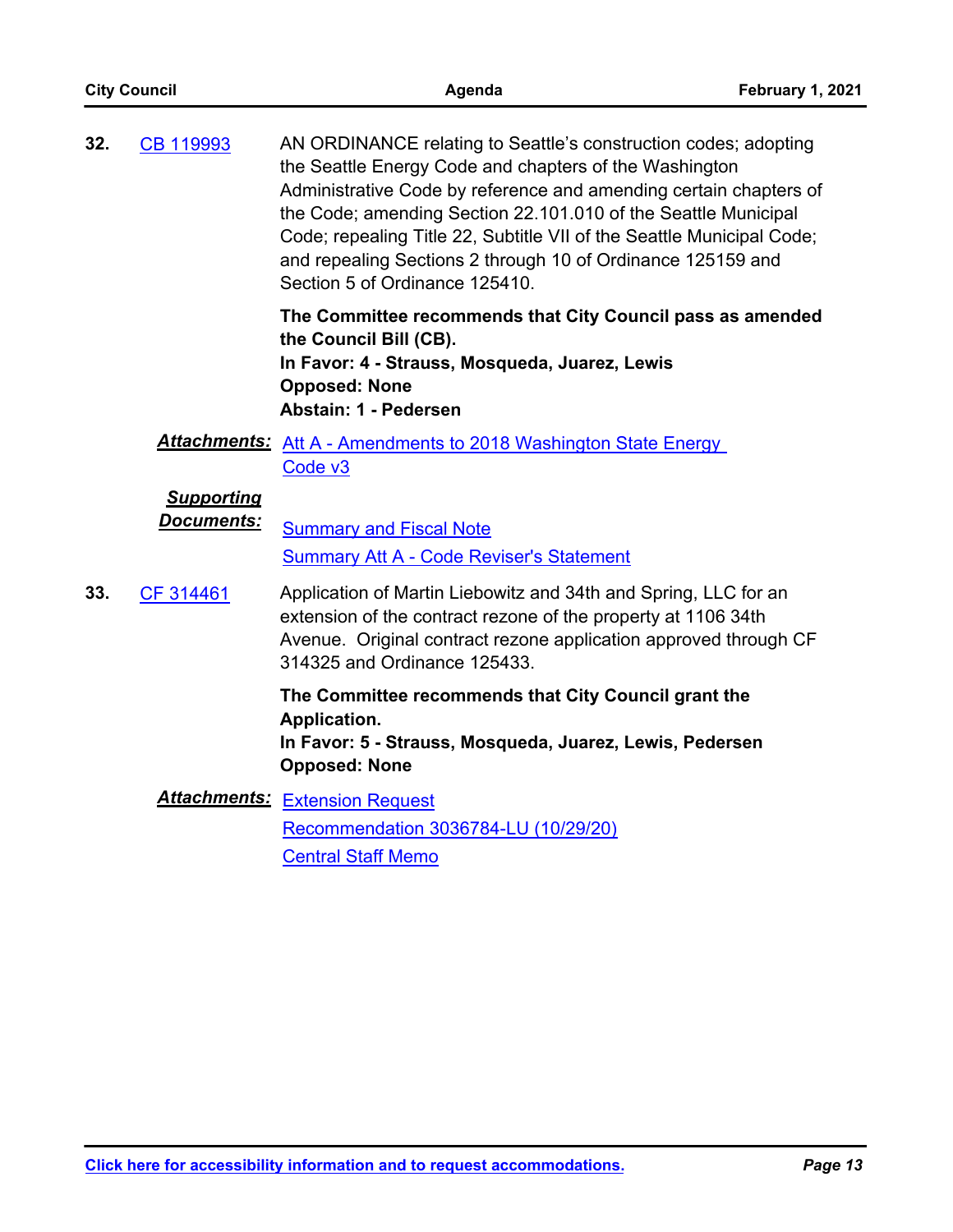| <b>City Council</b> |                                        | Agenda                                                                                                                                                                                                                                                                              | February 1, 2021 |
|---------------------|----------------------------------------|-------------------------------------------------------------------------------------------------------------------------------------------------------------------------------------------------------------------------------------------------------------------------------------|------------------|
| 34.                 | CB 119987                              | AN ORDINANCE approving the extension of a contract rezone<br>approved by Ordinance 125433 and accepting an amended<br>Property Use and Development Agreement for a property located at<br>1106 34th Avenue. (Petition by Martin Leibowitz, C.F. 314461,<br>SDCI Project 3036784-LU) |                  |
|                     |                                        | The Committee recommends that City Council pass the Council<br>Bill (CB).<br>In Favor: 5 - Strauss, Mosqueda, Juarez, Lewis, Pedersen<br><b>Opposed: None</b>                                                                                                                       |                  |
|                     |                                        | Attachments: Ex A - Amended PUDA                                                                                                                                                                                                                                                    |                  |
|                     | <b>Supporting</b><br><b>Documents:</b> | <b>Summary and Fiscal Note</b><br><b>Proposed Substitute</b>                                                                                                                                                                                                                        |                  |
|                     |                                        | <b>SELECT COMMITTEE ON HOMELESSNESS STRATEGIES AND INVESTMENTS:</b>                                                                                                                                                                                                                 |                  |
| 35.                 | <b>Res 31987</b>                       | A RESOLUTION sponsoring the King County Regional<br>Homelessness Authority's application for membership to the<br>Association of Washington Cities Risk Management Service<br>Agency.                                                                                               |                  |
|                     |                                        | The Committee recommends that City Council adopt the<br><b>Resolution (Res).</b><br>uran O Lauda Harkald Can-ála- Luana-Marala                                                                                                                                                      |                  |

**In Favor: 8 - Lewis, Herbold, González , Juarez, Morales, Mosqueda, Pedersen, Strauss Opposed: None**

# *Supporting*

**Documents:** [Summary and Fiscal Note](http://seattle.legistar.com/gateway.aspx?M=F&ID=fd2858cf-3f68-4dee-972d-4c975b0b2d97.docx)

# **SUSTAINABILITY AND RENTERS' RIGHTS COMMITTEE:**

Reappointment of ChrisTiana ObeySumner as member, Seattle Renters' Commission, for a term to February 28, 2021. **36.** [Appt 01780](http://seattle.legistar.com/gateway.aspx?m=l&id=/matter.aspx?key=9855)

> **The Committee recommends that City Council confirm the Appointment (Appt). In Favor: 3 - Sawant, Morales, Lewis Opposed: None Absent(NV): 1 - Pedersen**

*Attachments:* [Appointment Packet](http://seattle.legistar.com/gateway.aspx?M=F&ID=dd663ebc-8b93-4681-9d72-be74a9a8ba16.pdf)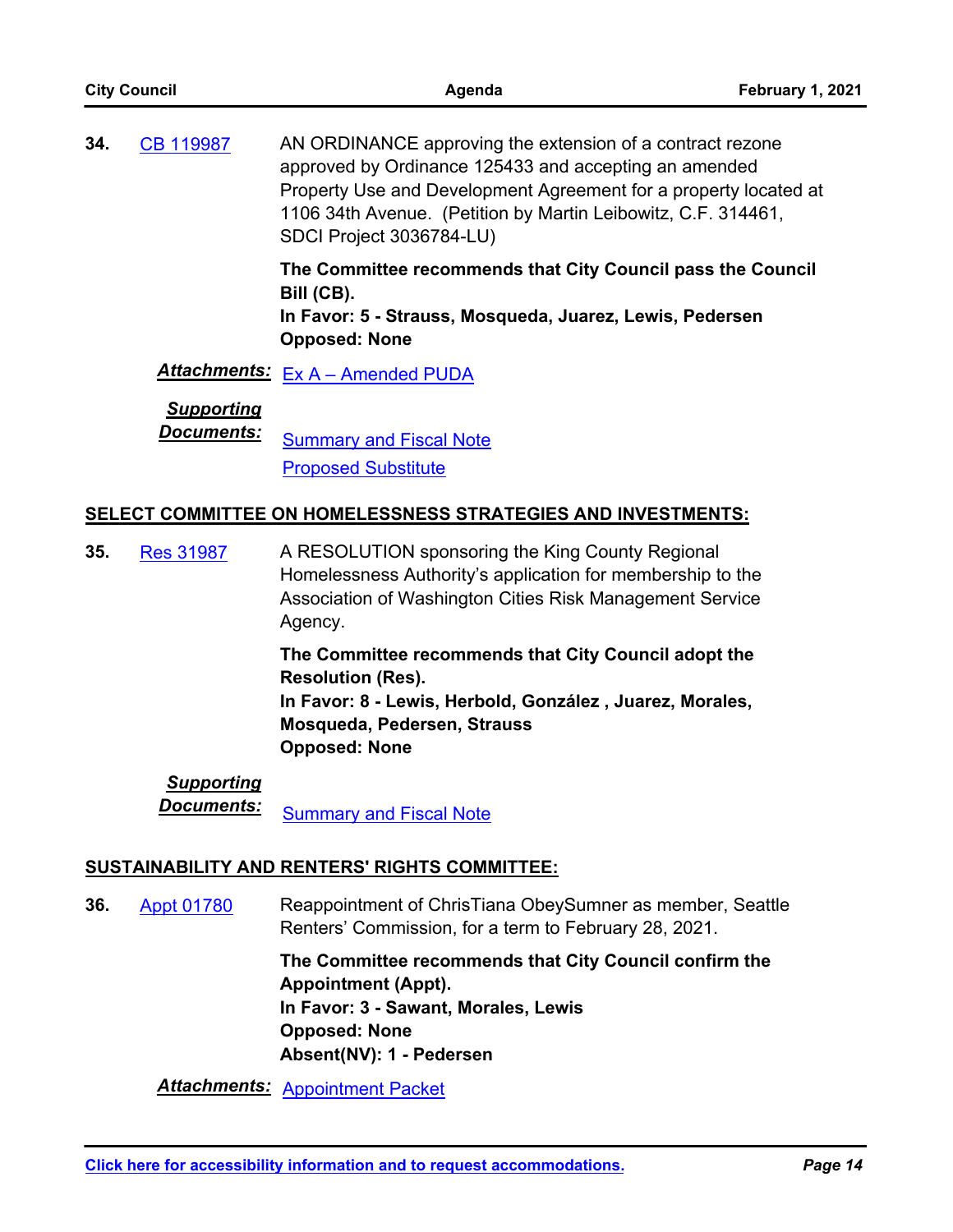| <b>City Council</b> |                          | Agenda                                                                                                                                                                           | February 1, 2021 |
|---------------------|--------------------------|----------------------------------------------------------------------------------------------------------------------------------------------------------------------------------|------------------|
| 37.                 | <b>Appt 01781</b>        | Reappointment of Laurie Goff as member, Seattle Renters'<br>Commission, for a term to February 28, 2021.                                                                         |                  |
|                     |                          | The Committee recommends that City Council confirm the<br><b>Appointment (Appt).</b><br>In Favor: 3 - Sawant, Morales, Lewis<br><b>Opposed: None</b><br>Absent(NV): 1 - Pedersen |                  |
|                     |                          | <b>Attachments: Appointment Packet</b>                                                                                                                                           |                  |
| 38.                 | <b>Appt 01782</b>        | Reappointment of Marcedes T. Taitt-Lamar as member, Seattle<br>Renters' Commission, for a term to February 28, 2022.                                                             |                  |
|                     |                          | The Committee recommends that City Council confirm the<br><b>Appointment (Appt).</b><br>In Favor: 3 - Sawant, Morales, Lewis<br><b>Opposed: None</b><br>Absent(NV): 1 - Pedersen |                  |
|                     |                          | <b>Attachments: Appointment Packet</b>                                                                                                                                           |                  |
| 39.                 | <b>Appt 01783</b>        | Appointment of Sharon E. Crowley as member, Seattle Renters'<br>Commission, for a term to February 28, 2022.                                                                     |                  |
|                     |                          | The Committee recommends that City Council confirm the<br><b>Appointment (Appt).</b><br>In Favor: 3 - Sawant, Morales, Lewis<br><b>Opposed: None</b><br>Absent(NV): 1 - Pedersen |                  |
|                     |                          | <b>Attachments: Appointment Packet</b>                                                                                                                                           |                  |
| 40.                 | <b>Appt 01784</b>        | Appointment of Maya Garfinkel as member, Seattle Renters'<br>Commission, for a term to February 28, 2023.                                                                        |                  |
|                     |                          | The Committee recommends that City Council confirm the<br><b>Appointment (Appt).</b><br>In Favor: 3 - Sawant, Morales, Lewis<br><b>Opposed: None</b><br>Absent(NV): 1 - Pedersen |                  |
|                     |                          | <b>Attachments: Appointment Packet</b>                                                                                                                                           |                  |
|                     |                          | <b>J. ADOPTION OF OTHER RESOLUTIONS</b>                                                                                                                                          |                  |
|                     | <b>K. OTHER BUSINESS</b> |                                                                                                                                                                                  |                  |